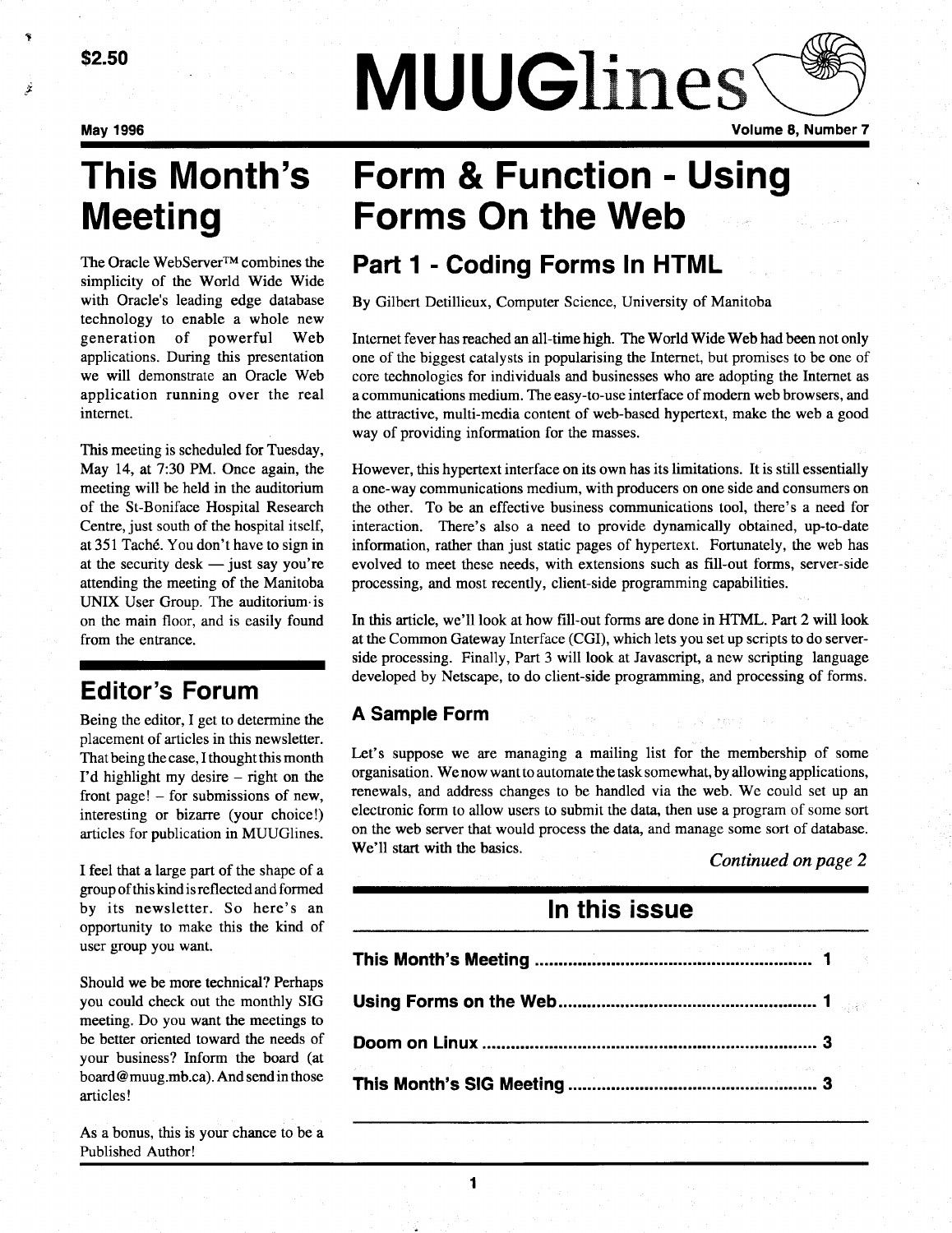#### Volume 8, Number 7

HTML Forms, continued from page 1

<FORM METHOD="POST" ACTION="URL for CGI program">

... form input fields ...

</FORM>

A form in HTML is enclosed within FORM tags. On the opening tag, we specify an ACTION, with is usually the URL to invoke a CGI program on the server, which will process the form input data. We also specify a METHOD of either GET or POST, which indicates the way the form input is to be passed along to the server. (We normally use POST for any forms that will contain a fair amount of data; GET can be used for simple queries, where the amount of data is small.)

Since we'll only get to CGI programs in part 2, we'll use a different type of ACTION for testing our form:

<FORM METHOD="POST" ACTION="mailto:gedetil@cs.umanitoba.ca">

Using a "mailto:" URL as an action may not be supported by your browser . Netscape introduced this extension, and others have since followed suit, but many browsers don't support it. However, mailing forms to yourself is a useful tool for testing out your forms.

Now we can put some input fields in the form. The simplest type is a one-line text input field:

<b>Name <em>(yourfull name)</em> :</ b><br> <INPUT SIZE=40 NAME="fullname">

This sets up a text box which can display one 40 character line of text. The user will be able to enter and edit a string of more than that size, but only 40 characters will be visible at any time. The NAME you give is arbitrary, but you can think of it as a variable name for the input field (this analogy will be useful later).

An initial, default string of text can be included with the VALUE attribute on the tag:

```
<INPUT SIZE=40 NAME="fullname"
VALUE="Joe Blow">
```
Multiple lines of text input are also easily handled:

**Address:**</b><br/>>> <TEXTAREA NAME="address" ROWS=5 COLS=40></TEXTAREA>

This sets up a text box consisting of 5 lines of 40 characters. Scroll bars on the box allow you to view additional text, if it doesn't fit within the specified window size. You can also have initial, default text, by enclosing it between the opening and closing TEXTAREA tags.

In addition to text input, we may want to allow the user to select from a set of listed options. There are different ways to accomplish this, such as check boxes, radio buttons, and option menus. Here's an example of radio buttons:

<b>Application for :<br></b> <INPUT NAME="status" TYPE="radio" VALUE="New"CHECKED>New membership <INPUT NAME="status" TYPE="radio" VALUE="Renewal">Renewal <INPUT NAME="status" TYPE="radio" VALUE="Change">Address change<br>

Note that all three buttons have the same variable name; this is what makes them work together as a group, where only one can be selected at any given time. The "status" variable will take on the value associated with whichever button is selected when the form is submitted. You can use the CHECKED attribute to indicate the default selection .

Check boxes are similar, but have a TYPE="checkbox" attribute. The VALUE attribute is assigned to the field if the check box is checked. Of course, each check box should have a unique NAME attribute.

For longer lists of options, check boxes and radio buttons may not be appropriate. Option menus can be set up, either as pull-down menus or as scrollable lists, using the SELECT tag. I won't go into detail here, since it's beyond the scope of this article.

Finally, we need a couple special buttons on our form, to make it useful:

<INPUT TYPE="submit" VALUE=" Submit Form "> <INPUT TYPE="reset" VALUE=" Clear Form ">

The submit button is used to submit the form, i.e. to send it to the URL specified in the form's ACTION attribute. The reset button, which is not really necessary but is a nice touch, will clear all of the form's fields to their initial default state.

So, now we can put it all together, into a complete HTML document:

<HTML> <HEAD> <TITLE> Membership Form <TITLE> </HEAD> <BODY> <H1> Membership Form</H1> Please enter all of the relevant information, then use the Submit button at the bottom of the page . <FORM METHOD="POST" ACTION="mailto:gedetil@cs.umanitoba.ca"> <b>Application for :<br></b> <INPUT NAME="status" TYPE="radio" VALUE="New"CHECKED>New membership <INPUT NAME="status" TYPE="radio" VALUE="Renewal">Renewal <INPUT NAME="status" TYPE="radio" VALUE="Change">Addresschange<br> <p><b>Membership Number <em>(ifyou're already a member)</em>:</b><br> <INPUT SIZE=40 NAME="membnum"> <p><b>Name <em>(yourfull name)</em> :</ b><br> <INPUTSIZE=40 NAME="fullname"> <p><b>Address :</b><br> <TEXTAREA NAME="address" ROWS=5 COLS=40></TEXTAREA> <p><br />b>Phone <em>(daytime)</em> :</ b><br> <INPUT SIZE=20 NAME="phone"> <p><br />b>E-mail <em>(if applicable)</em>:</ b><br> <INPUT SIZE=40 NAME="email">

#### May 1996

يطريعا الحارب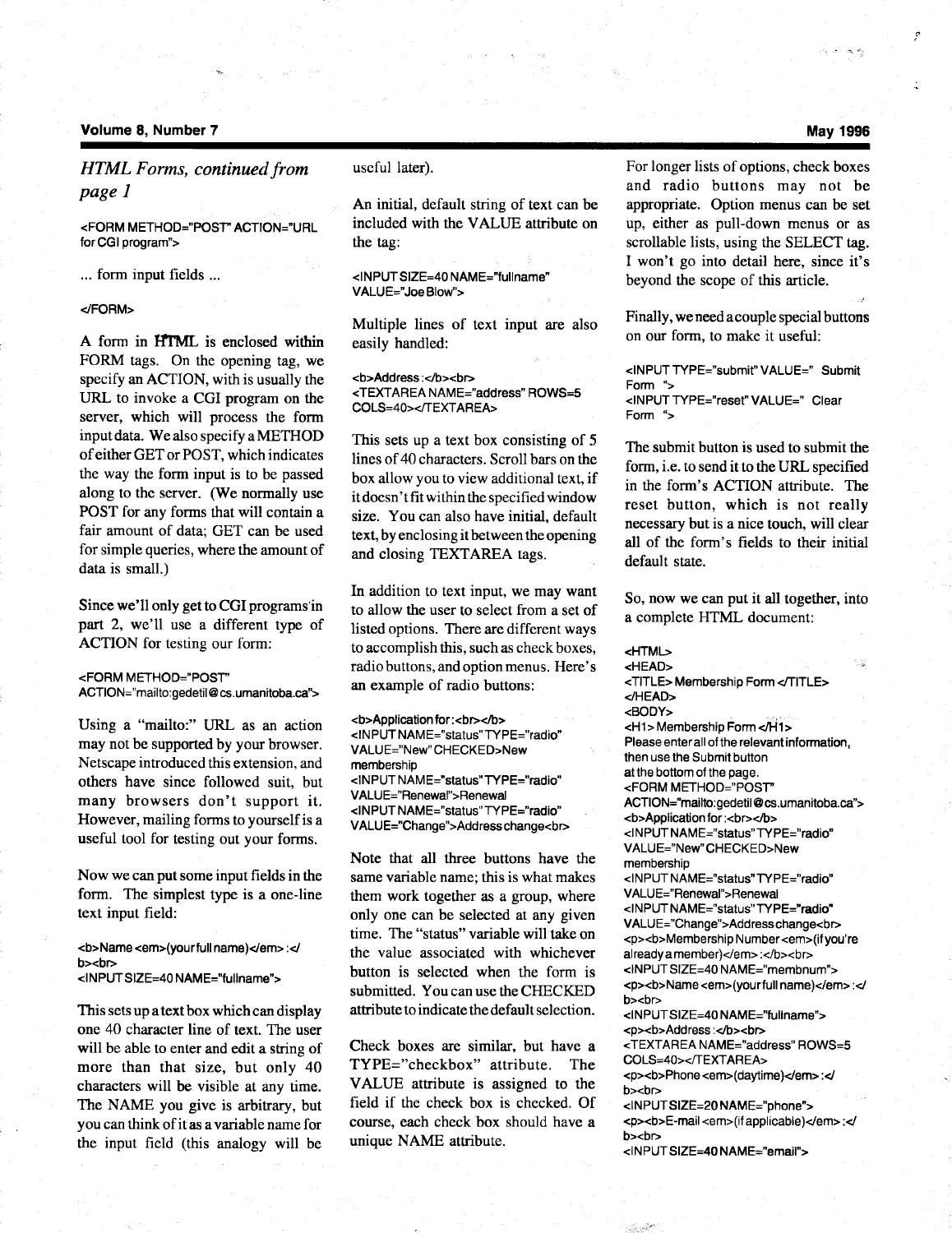#### May 1996

 $<$ D $>$ <INPUT TYPE="SUBMIT' VALUE=" Submit Form "> <INPUT TYPE="RESET" VALUE=" Clear Form "> </FORM> </BODY> </HTML>

## Form Submission

Now, what happens when we press the submit button? All of the form's input fields are encoded into a special string, and passed along to the specified URL. In the case of our example, where we Continued on page 4

## SIG Meeting

TeX and LaTeX on Linux, presented by Michael Doob, of the University of Manitoba, Math Department. TeX and Linux have similar historiesin many ways. Both are large (suites of) software, both started out as a one-man project that grew with the help of innumerable volunteers, both are available for free, or can be purchased on a CD-ROM for convenience, both are completely obtainable over the Internet, and both have had a major impact on a broad spectrum of users.

TeX is the older of the two projects, and in fact a TeX distribution (the Linux T series) was one of the earlier packages available for use with Linux (it is remarkable in itself that after a dozen years TeX remains the premier typesetting engine for mathematics). Different packages available for use with TeX have been evolving to address some of its deficiencies, and now Linux users are contributing to the TeX world. We'll talk about a relatively new release, teTeX by Thomas Essers, which was designed to run under Linux, but is now spreading to other UNIX platforms.

The MUUG SIG will be on again this month at ISM (400 Ellice Avenue) on May 21, 7:30 PM.

## Doom on Linux

by Steve VanDevender <stevev@jcomm.uoregon.edu>

## What's DOOM?

DOOM is a wildly popular action game developed by id Software where you, a trained space marine, have to fight your way through a series of increasingly hellish moonbases that have been invaded by demonic creatures . It features stunning realtime texture-mapped 3-D graphics, chilling stereo sound effects, and frenetic gameplay. You can also play DOOM in multi-player cooperative or Deathwatch games using modems, IPX networks, and TCP/IP networks .

id distributes a full-featured shareware version with the 9 levels of DOOM Episode 1, "Knee-deep in the Dead", and for a \$40 registration fee you can buy two more episodes, "The Shores of Hell" and "Inferno" . A commercially distributed sequel, DOOM II: Hell on Earth, is being sold in stores . DOOM enthusiasts have decoded the formats of DOOM resource files with the blessing and support of id's programmers and created literally hundreds of user-designed levels (often called WADs or PWADs) to supplement the 27 levels in the registered version of DOOM or the 32 levels in DOOM II (you must have the registered version of DOOM or DOOM II to use these add-on levels).

Although primarily marketed for MS-DOS, DOOM was originally developed on NeXT systems and has been or will be ported to SGI systems, Macintoshes, the Atari Jaguar, MS-Windows, and more . Now, a Linux port done by David Taylor of id is available that runs with Linux and the Linux SVGA library or XFree86.

## This document

I have compiled this document from my own experiences and information other people have posted on the net . Whenever I remembered to, I have credited sources of information . If I missed crediting you, I'm sorry . This document is meant to provide information to help you install and use the Linux ports of DOOM. It does not attempt to answer questions about Linux or DOOM that are better answered by other sources, like how to recompile your Linux kernel or how to play DOOM. References to some of these other sources are included.

Please feel free to send comments, changes, and additions to me  $\leq$ stevev@jcomm.uoregon.edu $>$ . If I use them, I will try to credit you. Since things change rapidly, sometimes pieces of this document will be out-of-date or just plain wrong. When I am looking for more information on a subject or have a parenthetical comment, I will enclose it [in brackets].

## Where to get Linux DOOM and DOOM add-ons

David Taylor has uploaded his releases of Linux DOOM to sunsite.unc.edu, directory /pub/Linux/games/doom . linuxxdoom.tgz contains the X executable, while linuxsdoom.tgz contains the SVGAlib executable. Each is a gzipped tar archive of the executables and a README with documentation for the game . doomlvl8.tgz is the shareware DOOM data file doom1 .wad. If you want to get a complete kit all in one file, retrieve linux-doom-1.8 .tar .gz, which contains: